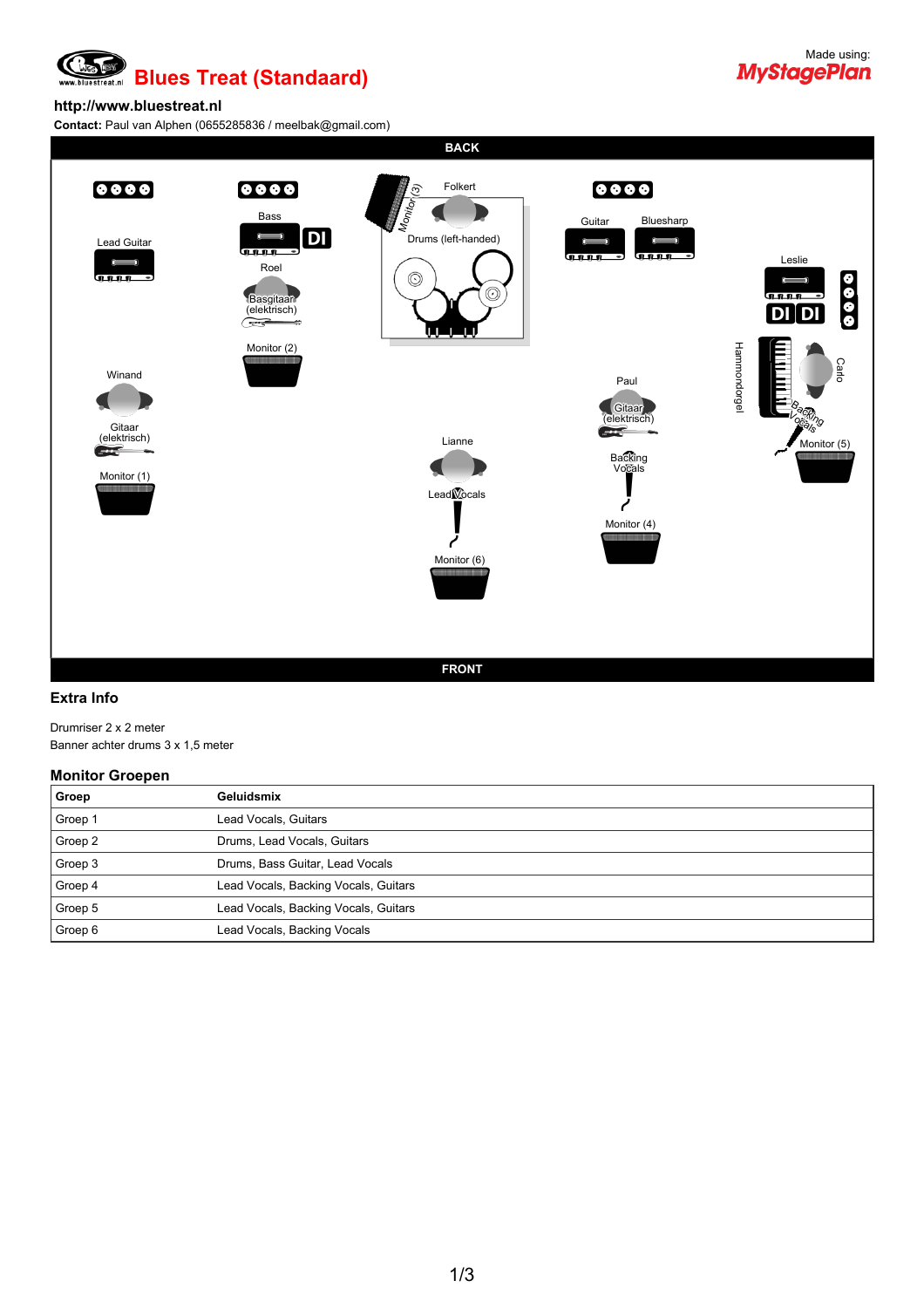## **Blues Treat (Standaard)**

**Contact:** Paul van Alphen (0655285836 / meelbak@gmail.com)

| Line Up |                                                        |  |  |
|---------|--------------------------------------------------------|--|--|
| Naam    | Instrument                                             |  |  |
| Folkert | Drums (left-handed)                                    |  |  |
| l Roel  | Bass, Basgitaar (elektrisch)                           |  |  |
| Winand  | Gitaar (elektrisch), Lead Guitar                       |  |  |
| l Paul  | Gitaar (elektrisch), Bluesharp, Guitar, Backing Vocals |  |  |
| Carlo   | Hammondorgel, Leslie, Backing Vocals                   |  |  |
| Lianne  | Lead Vocals                                            |  |  |